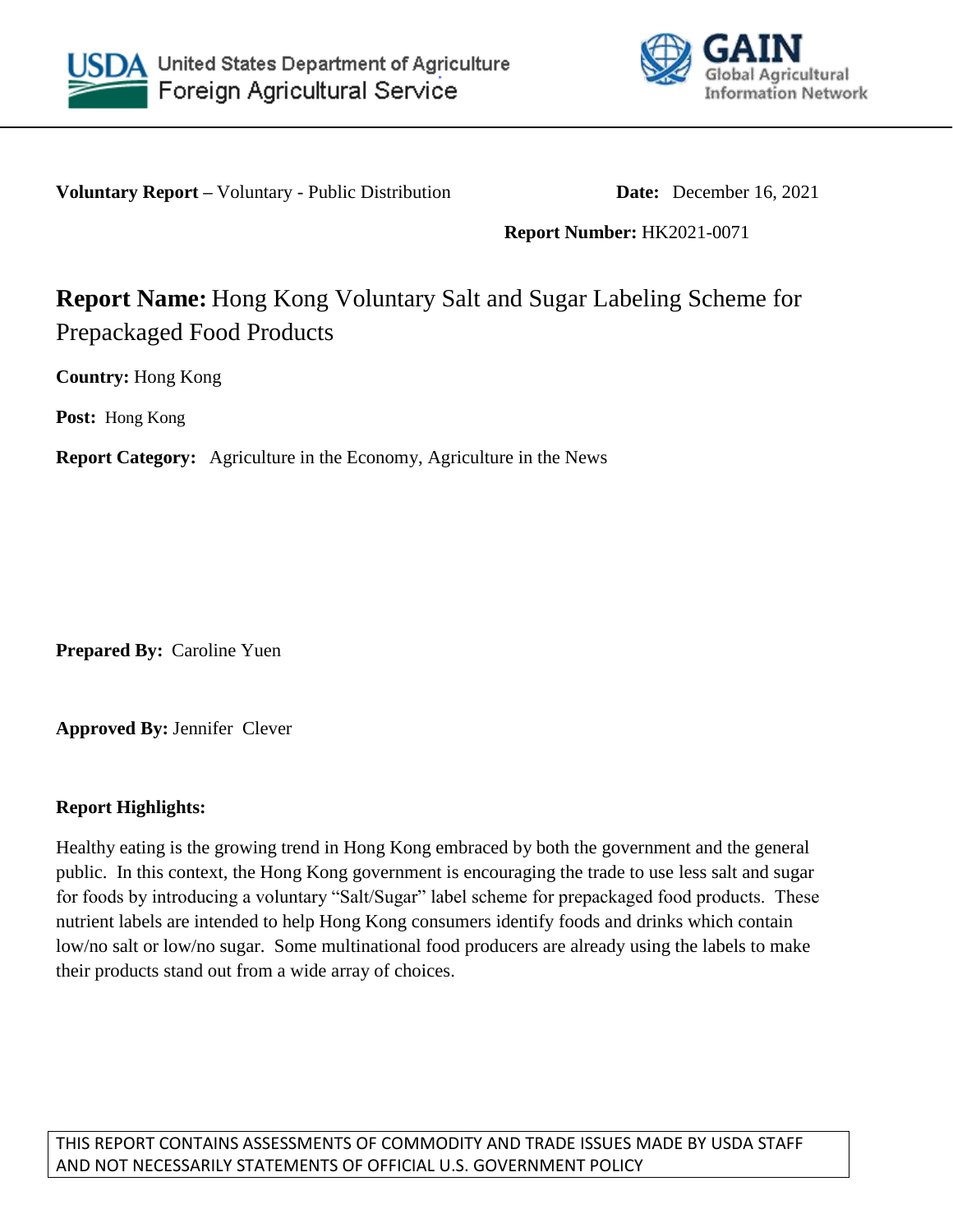The Hong Kong Center for Food Safety (CFS) is the food safety authority, assuming regulatory oversight on food labels. In response to the Hong Kong government's initiative to promote healthy eating and reduce health care expenses, the CFS introduced a voluntary Salt/Sugar Label Scheme for Prepackaged Food Products to help consumers identify low-salt-low-sugar products.

**Color Version**



### **Parameters for the Claims**

Initially introduced in 2017, the scheme is voluntary. All prepackaged foods can use the labels if the sodium and sugar content meet the claims criteria respectively. According to Hong Kong's food labeling regulation, Hong Kong importers or retailers can make changes to the labels on the packaging if they have obtained the approval from manufacturers. Labels do not necessarily need to be printed on the packaging, stick-on labels are acceptable. It is very common that Hong Kong importers of U.S. products with U.S. labels replace these with Hong Kong labels. This is particularly the practice for small volume sales products or trial orders.